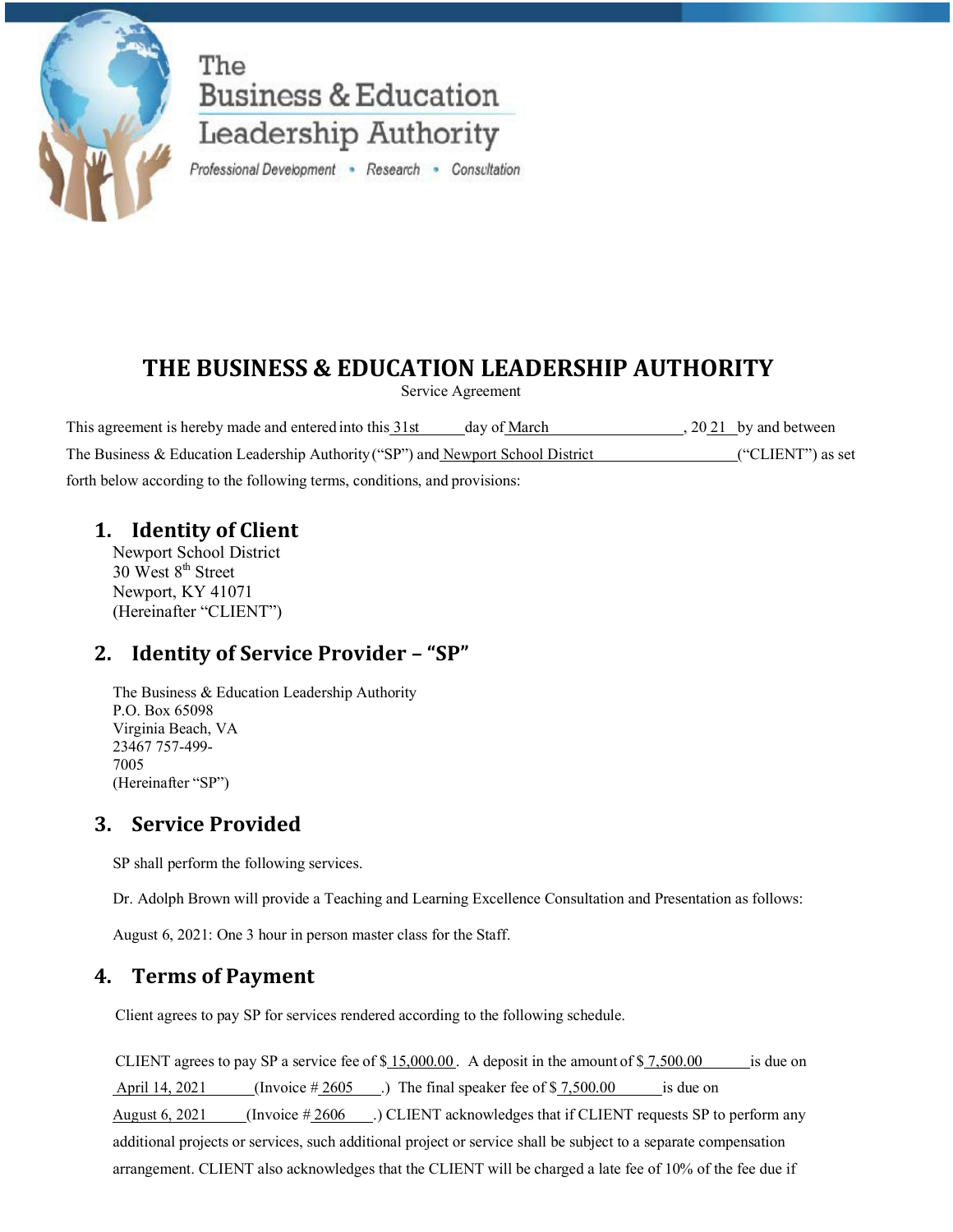not paid in full on the due dates unless other arrangements have been agreed to by CLIENT and SP in writing.

Checks must be made payable to The Business & Education Leadership Authority, P.O. Box 65098, Virginia Beach, VA 23467-5098. Tax ID # 61-1729548. If CLIENT elects to pay fees by credit card, an additional fee of 5% of the total invoice amount will be added to the total amount due.

### **5. Travel Expenses**

This agreement is inclusive of all travel expenses. There will be no additional travel expenses charged.

### **6. Recording**

CLIENT and SP agree to the following.

CLIENT will not audio or video record the presentation outlined in item 3, HOWEVER, for consideration in authorizing CLIENT to record the session, please explain the terms of use and retention policies for how the digital records for Dr. Brown's session of the conference will be maintained, preserved or destroyed. Your retention policy must allow you to destroy video recordings after a suitable period of time and thus remove it from the reach of discovery.

Another option is for CLIENT to purchase rights to record (audio and video) and to use the recording however CLIENT sees fit.

## **7. Additional Obligations of Client**

CLIENT will provide the following:

- 1. Hand held wireless microphone (to allow Dr. Brown to move freely on and off the stage)
- 2. Electrical outlets and extension cords (near the products table and the tech table)
- 3. Sound Check 1 hour before Dr. Brown's presentation time
- 4. Is there a house sound system? Dr. Brown will need to connect the iPad into the House Sound system, Audio only, to be controlled from the sound booth or back of the room. He will need PC audio.
- 5. We will bring a Laptop (Mac) for use during Dr. Brown's Session, to be controlled from the sound booth or back of the room.
- *6. iPad and laptop will be controlled by one person and will need to be in the same area*
- 7. The ability to project photos and video with sound from the internet, or a USB drive, onto a screen.
- 8. A session schedule, or conference program sent prior to the event date
- 9. A bottle of water (for presentations over 60 minutes)
- 10. Bar Stool for use on stage
- 11. Stage or Platform (with plenty of room/no obstructions)
- 12. Products Tables: Four 6 foot tables and 2 chairs located either in the back of the speaking room (**if not in use after the presentation**) or directly outside of the speaking room, near an electrical outlet for a **meet and greet** with Dr. Brown and to facilitate the display and sale of books and other products that support Dr. Brown's Message. **For Adult Audiences Only**
- 13. A Reserved Parking space close to the venue (for unloading production equipment)
- 14. Select and introduce Dr. Brown with any one of the introductions provided at http://www.docspeaks.com/ presentationintros